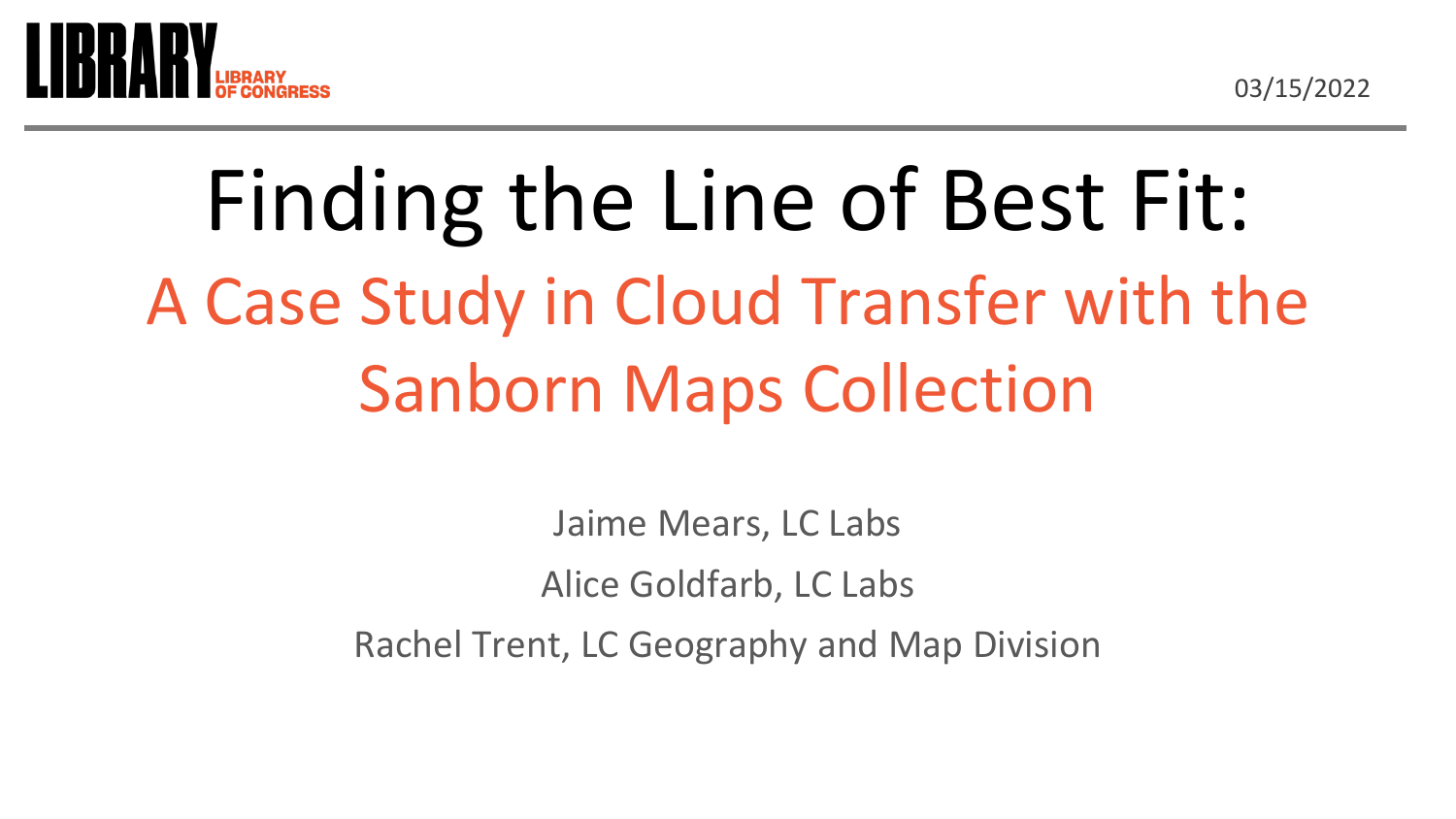### Sanborn Maps + Machine Reading Maps



Yorkshire CLXXIV.6 Revised: 1907, Published: 1909. National Library of Scotland Processed with mapKurator

Sanborn Fire Insurance Map from New Orleans, Orleans Parish, Louisiana. Processed with mapKurator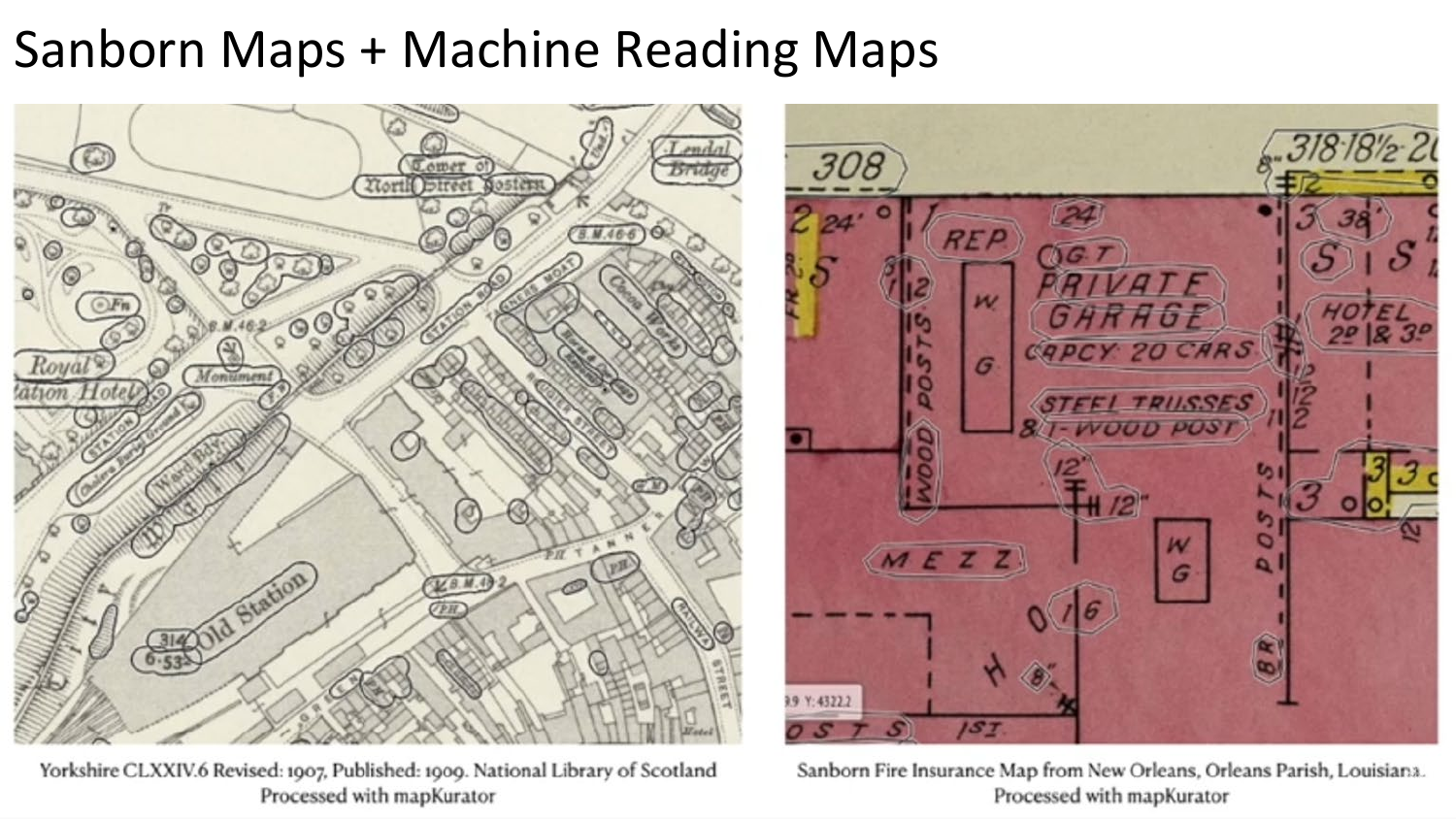How do you get 64 TBs of maps (A) at the LC to a research team in Minnesota and the UK (B) using cloud infrastructure while conforming to agency security requirements and a researcher grant deadline??

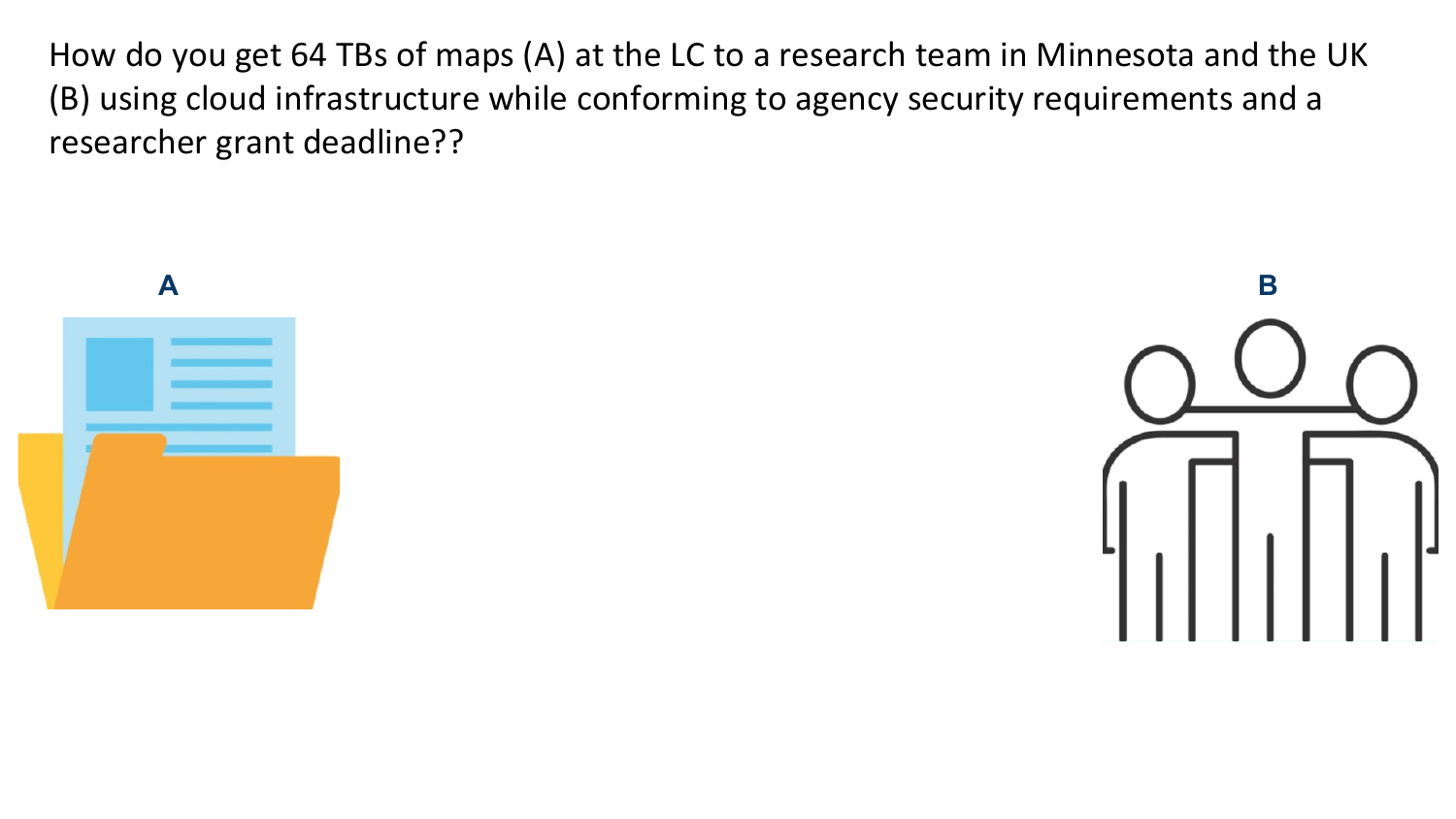You'd think it'd be something like this, a straight line from A to B.

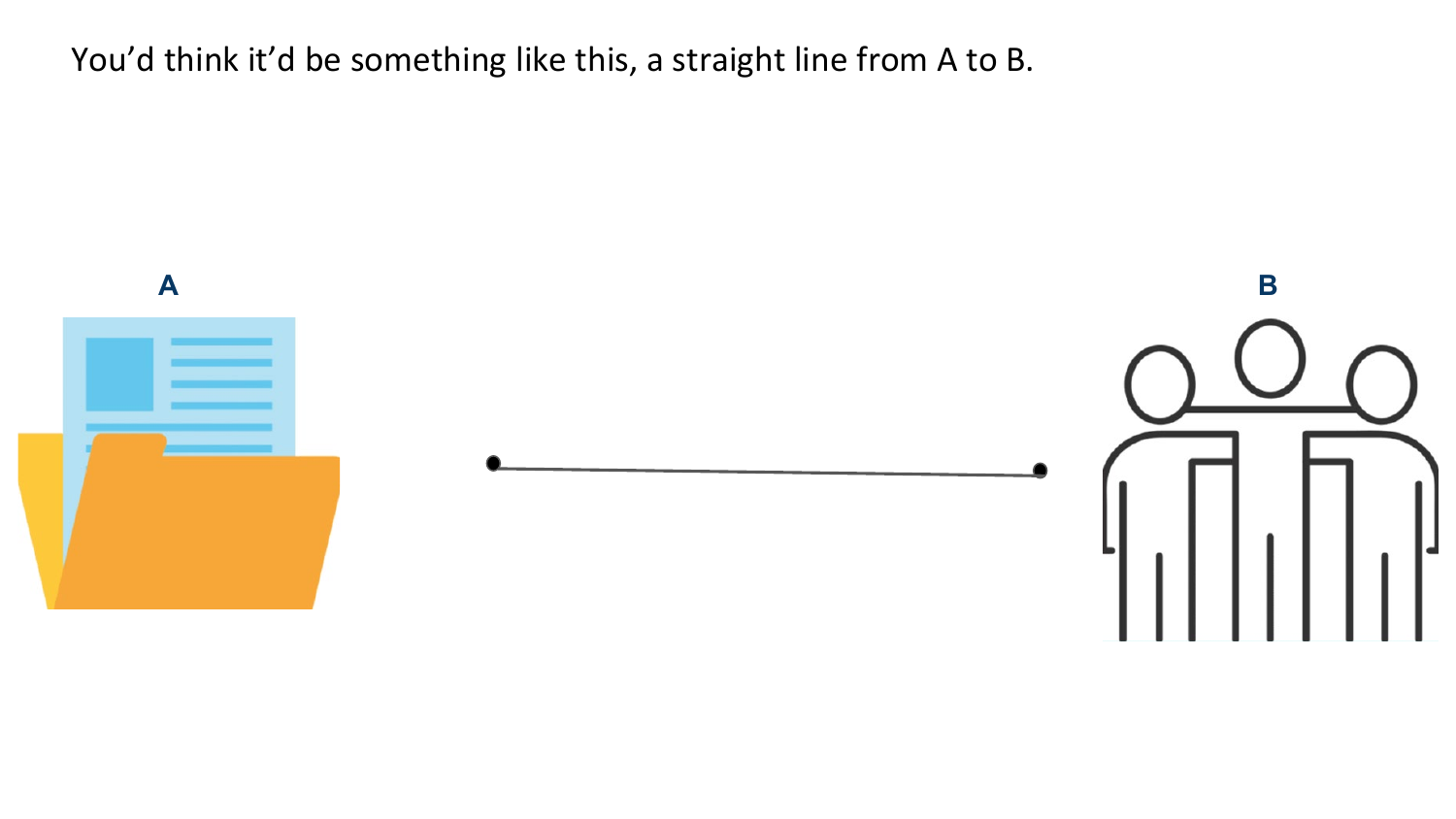But in our experience, it was more like this. Testing multiple option with shifting requirements, just trying to find a line of best fit.

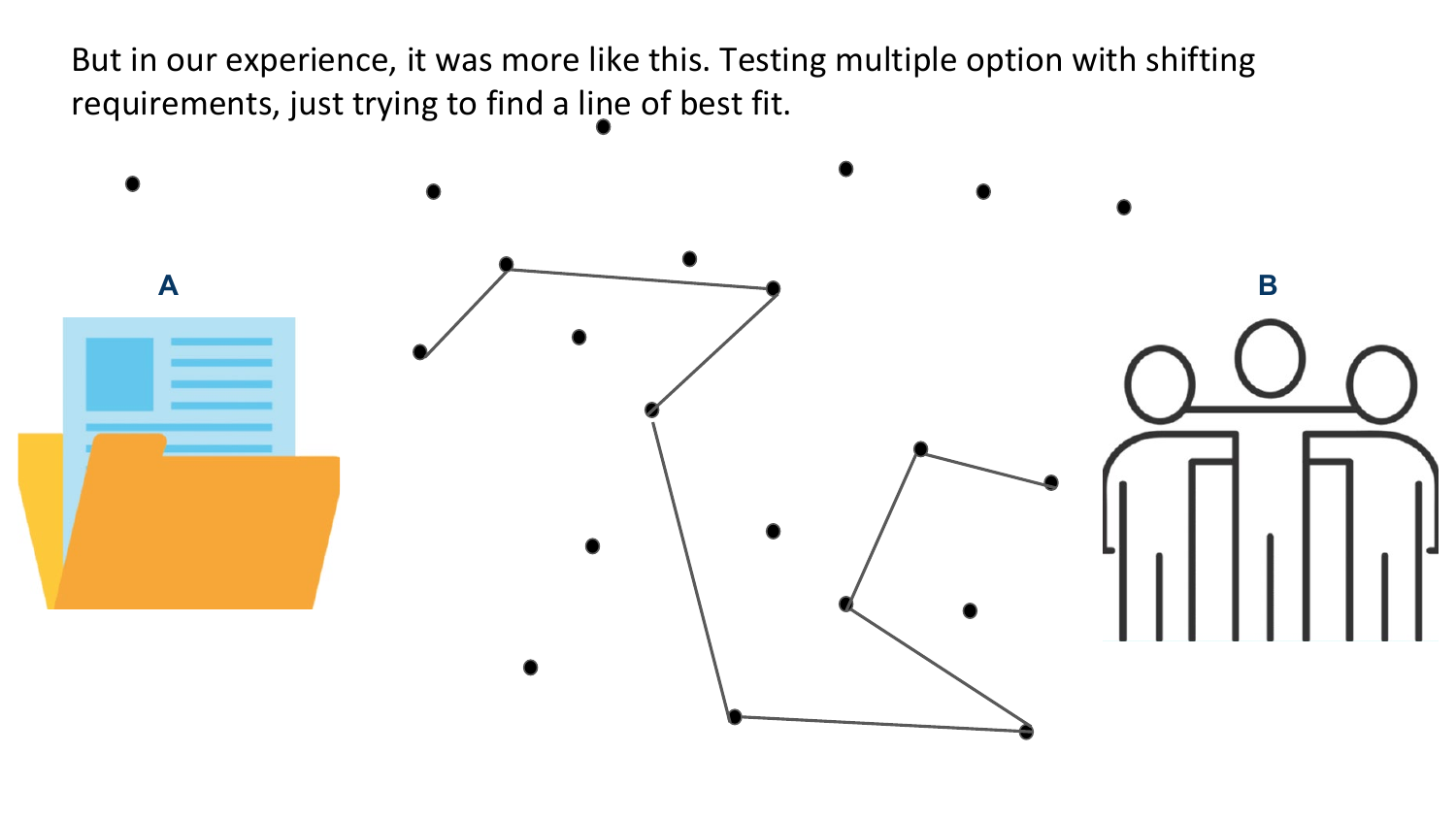Cloud infrastructure presents seemingly a universe of possibilities for hosting and transferring data, and each of these possibilities presents another variable on the journey.

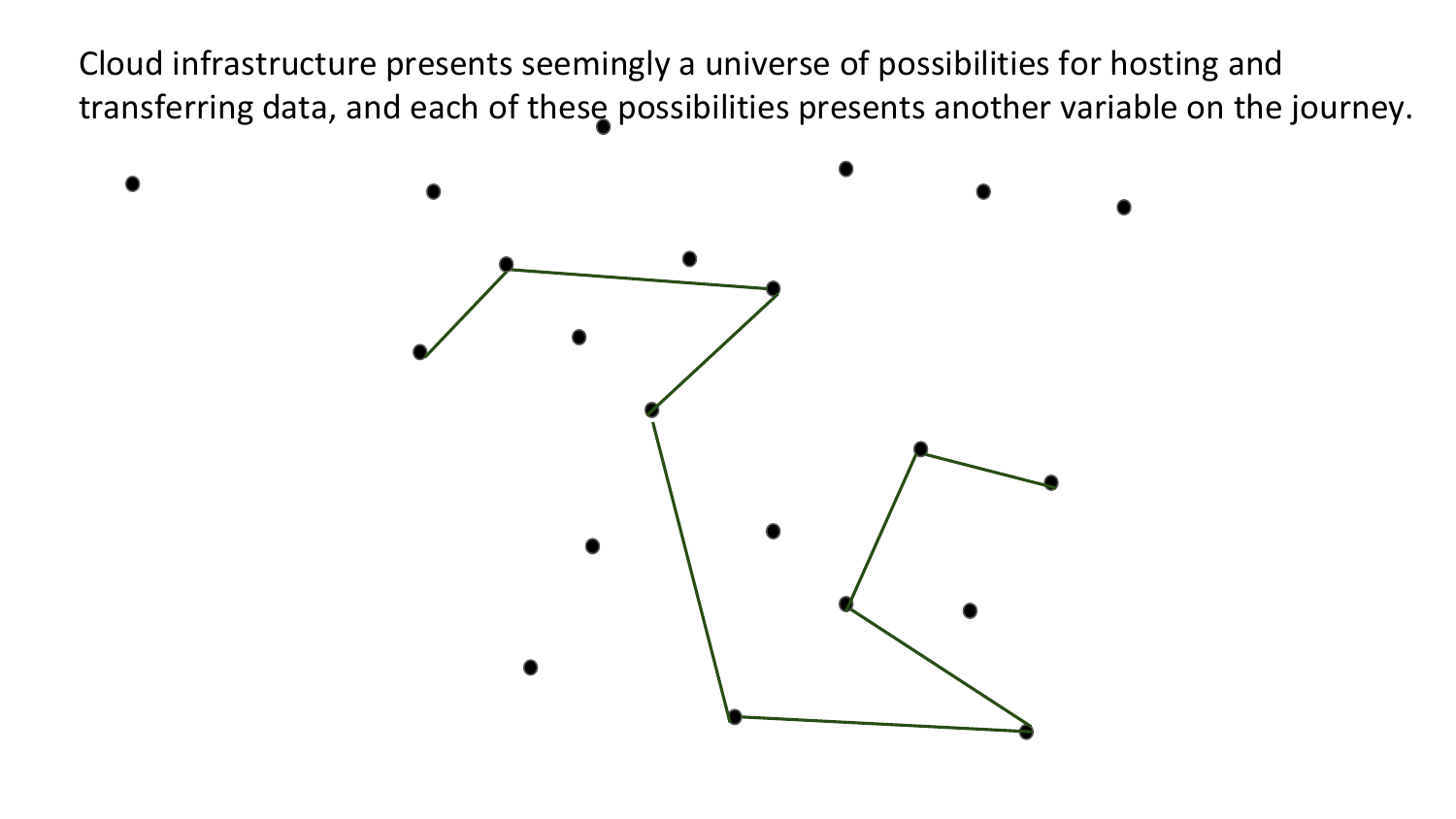And so our story begins - with a cooperative agreement!

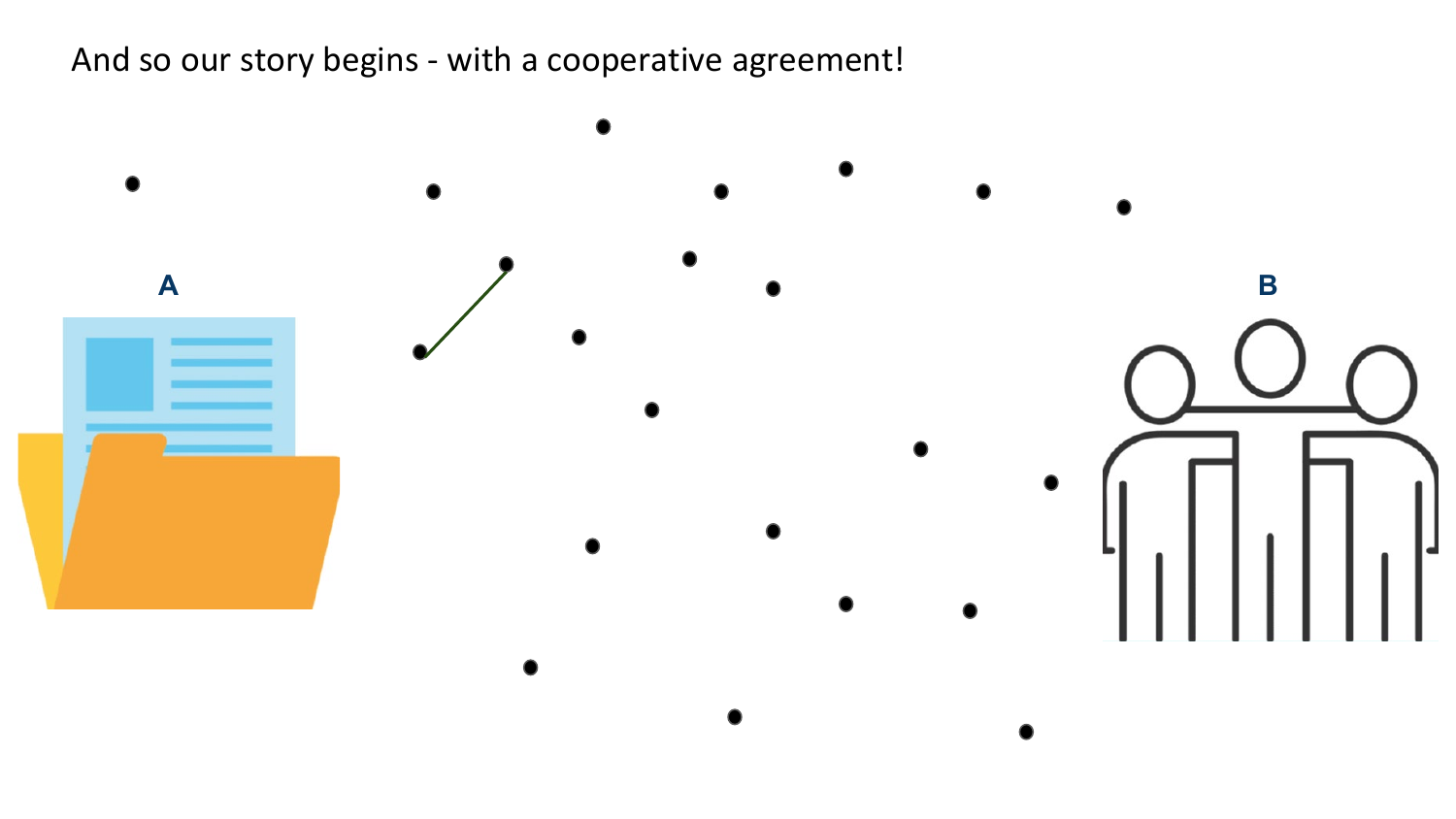Then we learned more, and Azure was only available for a sample of dataset.

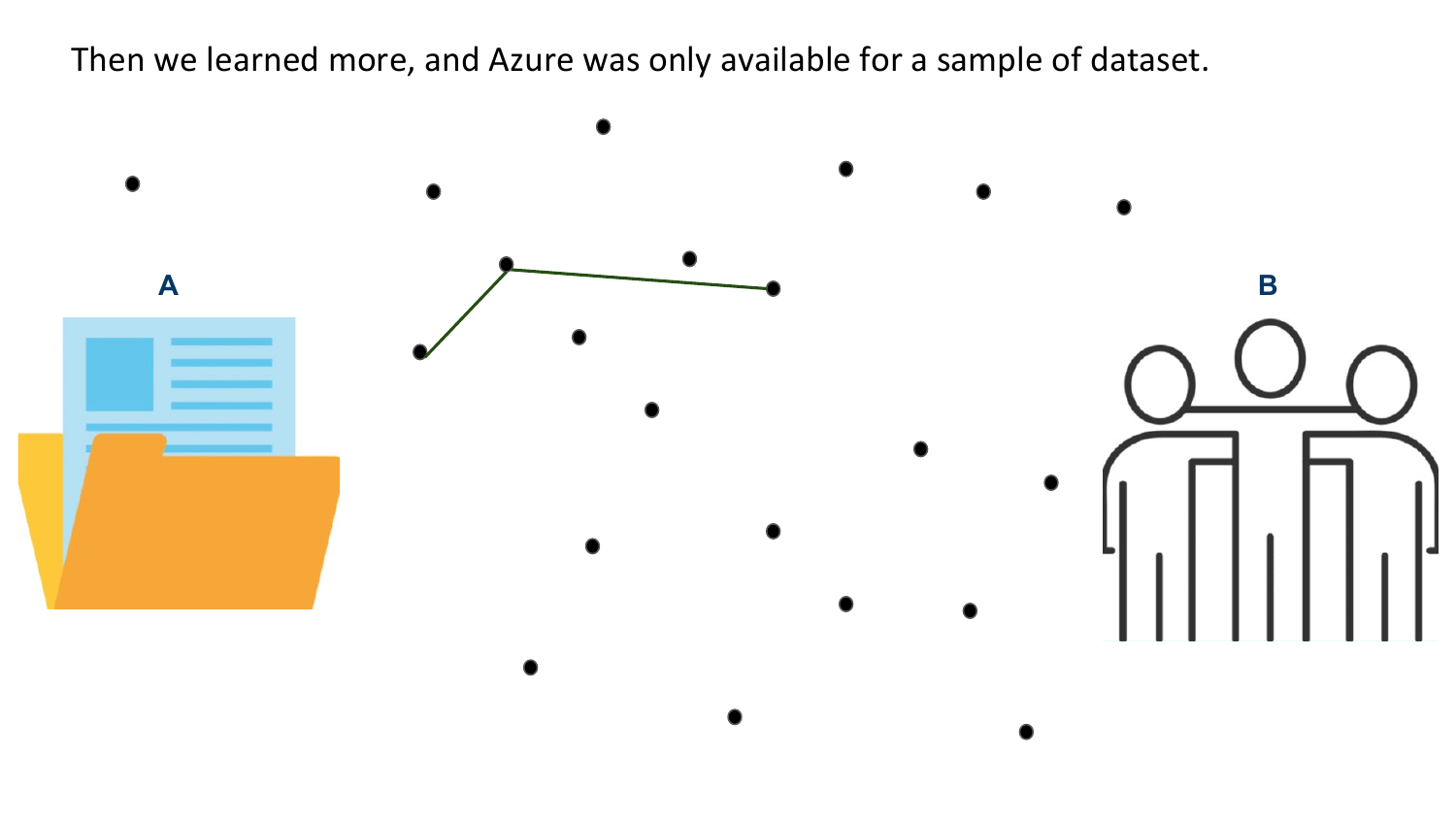#### Registry of Open Data on AWS?

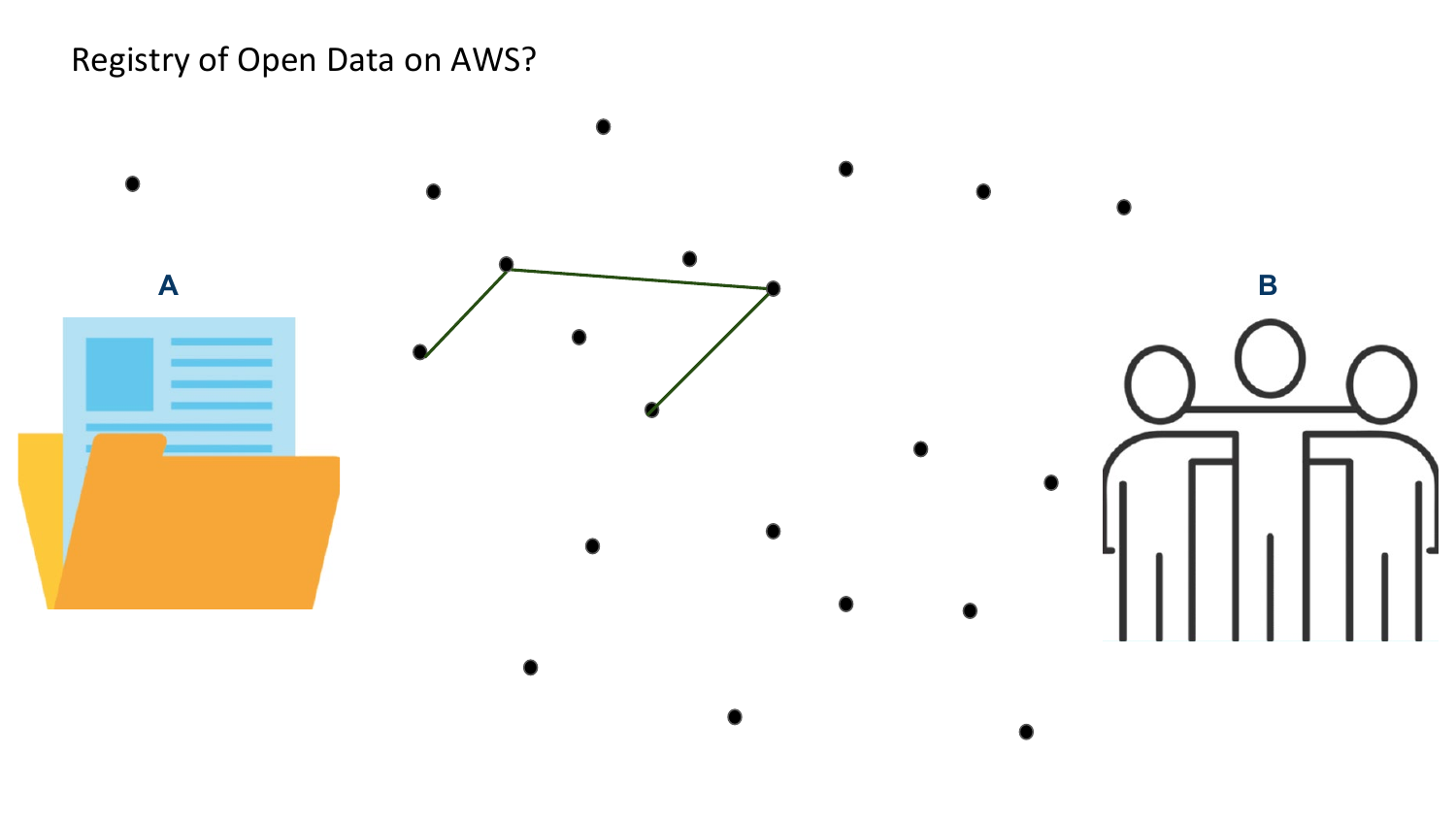#### Public S3 Bucket?

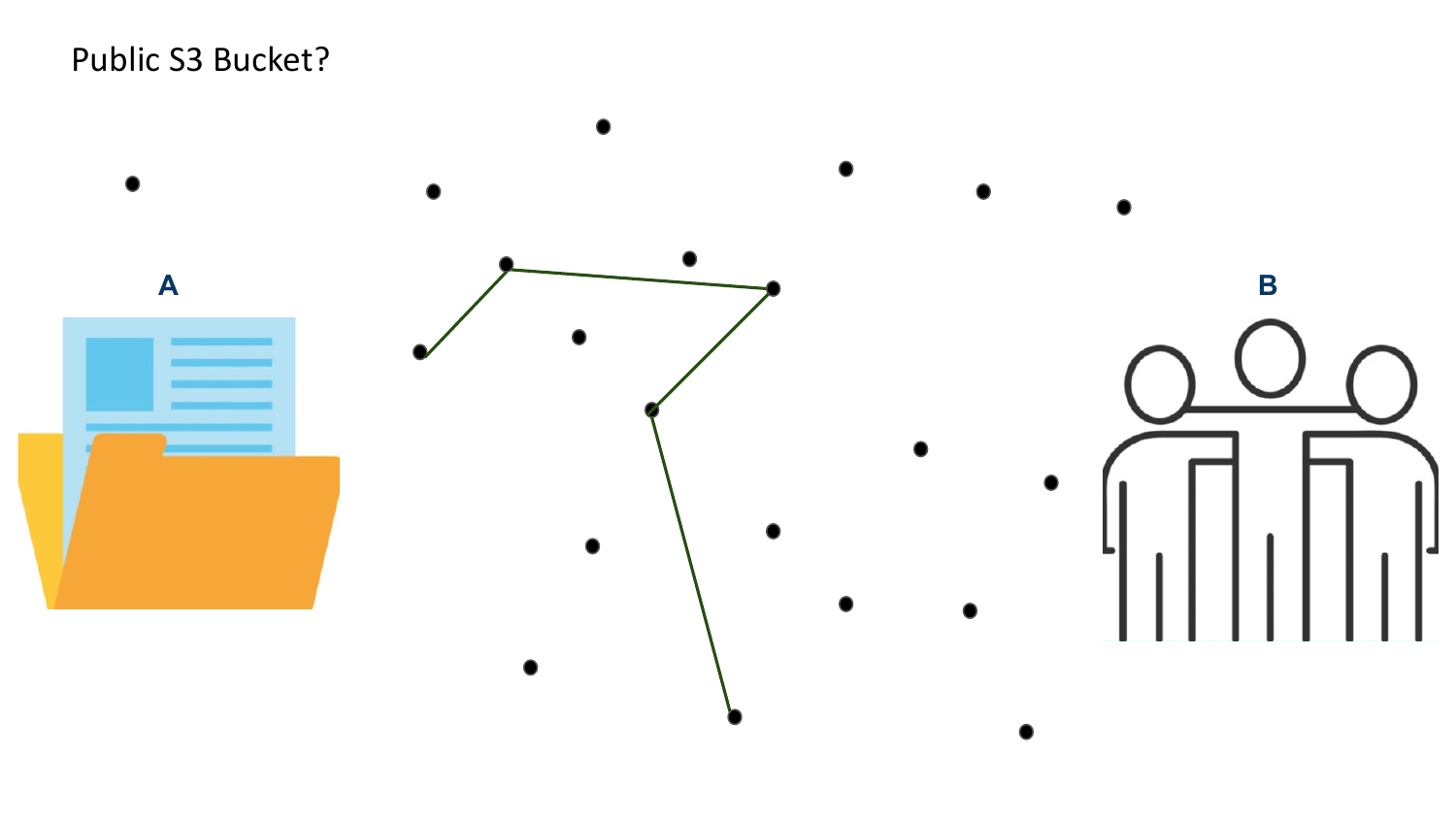Media Shuttle?

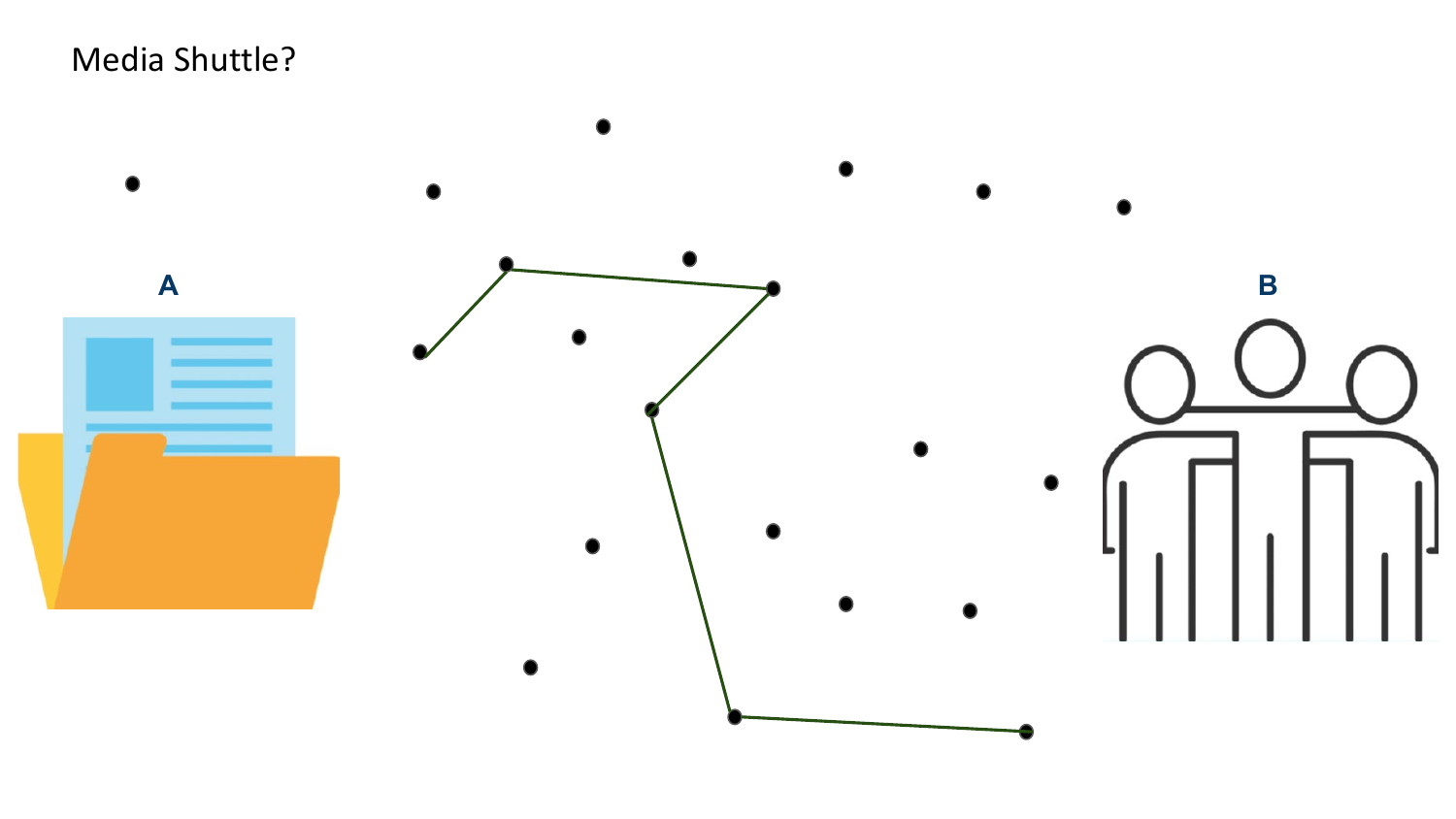#### Private S3 Bucket?

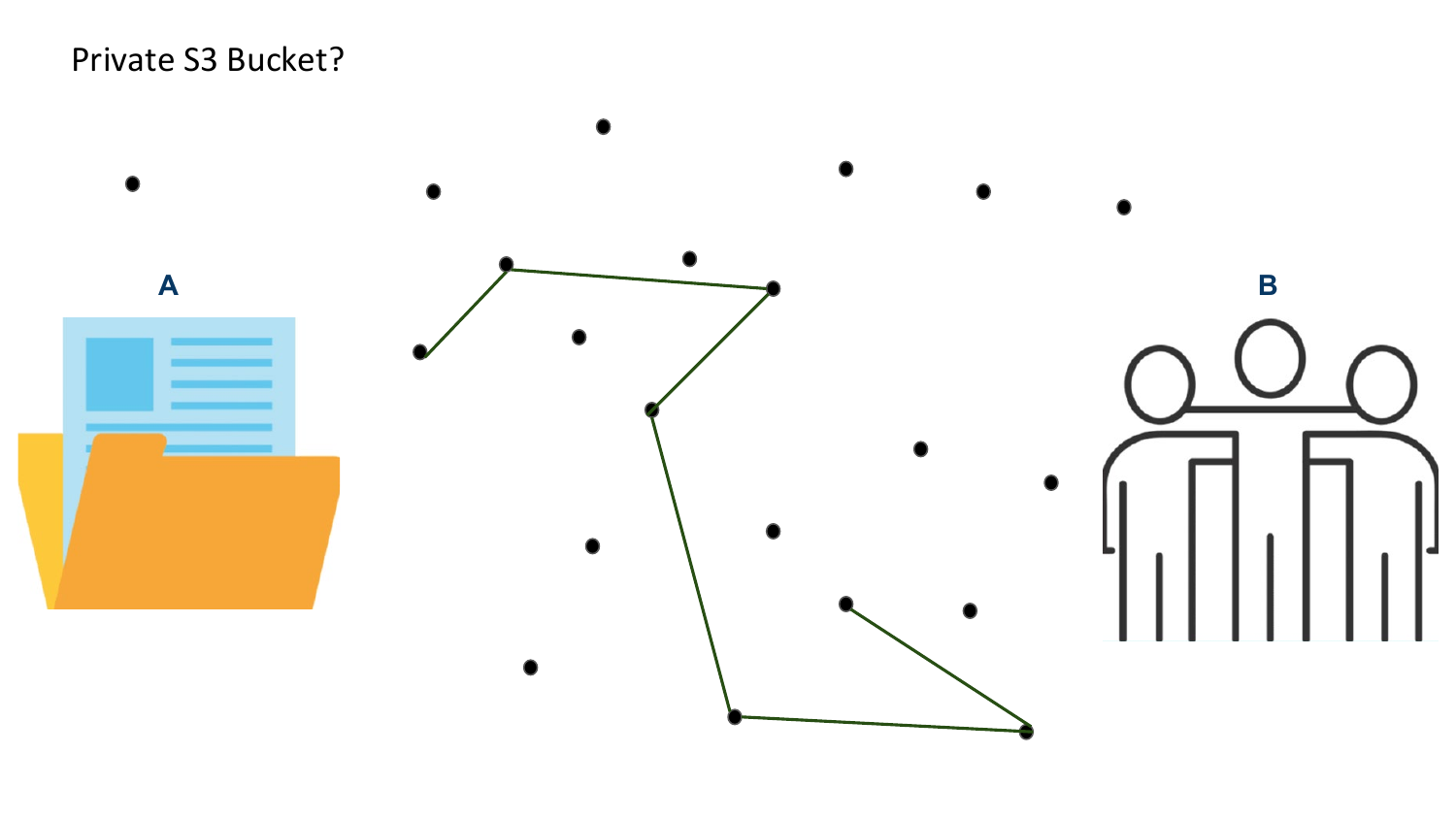#### Researcher ability to update bucket policy?

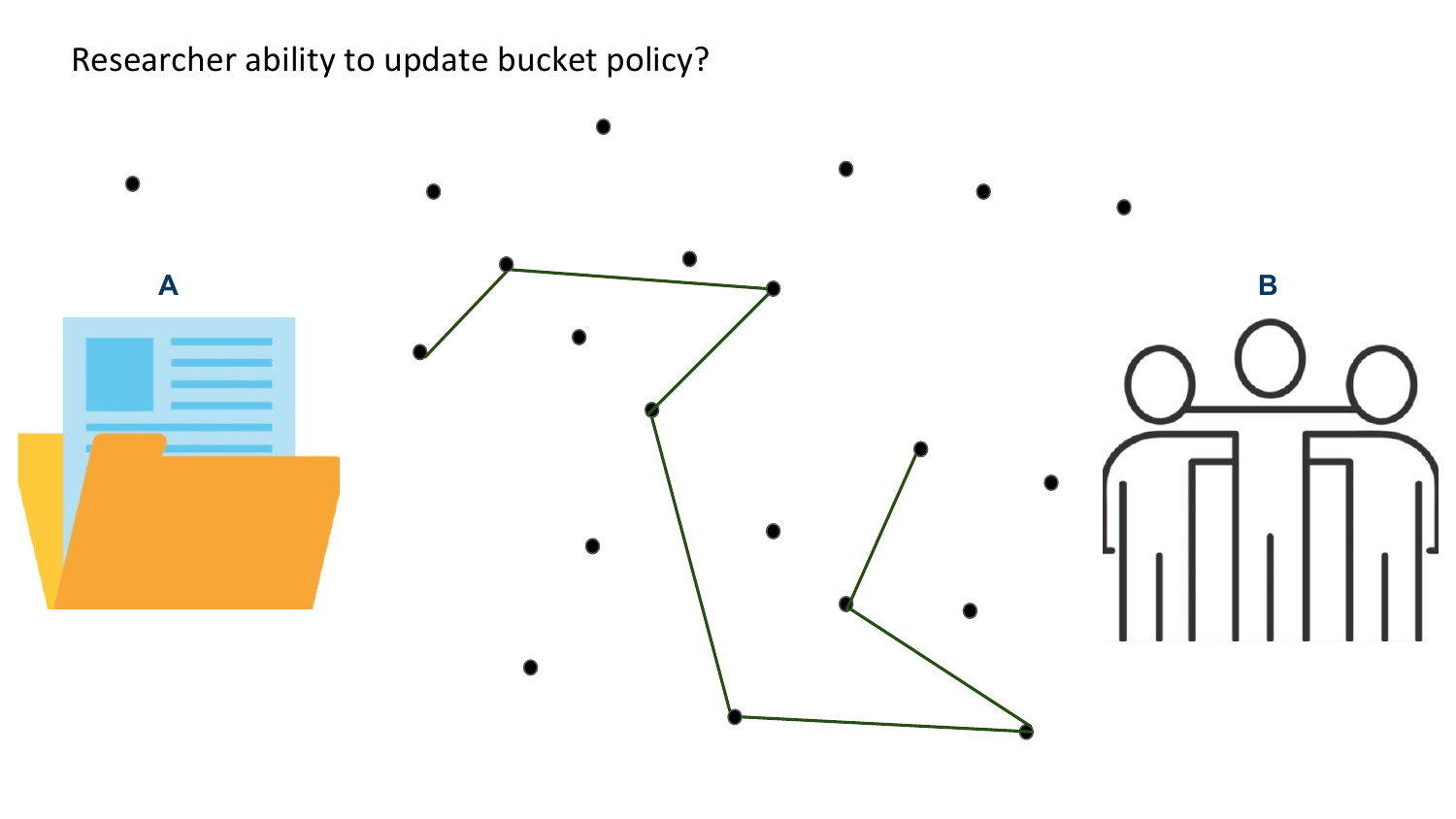#### S3 push to researcher bucket! Success!!!

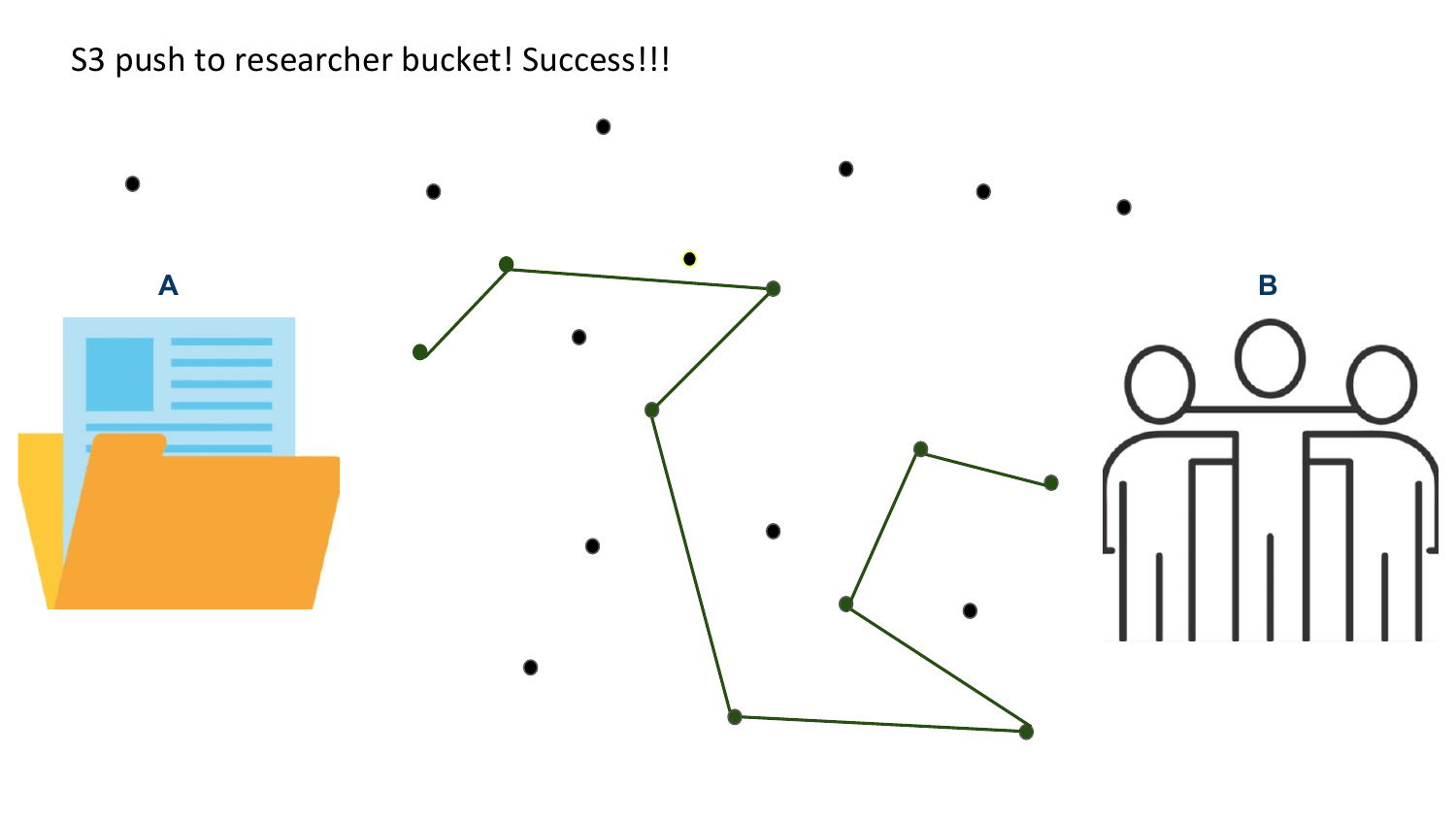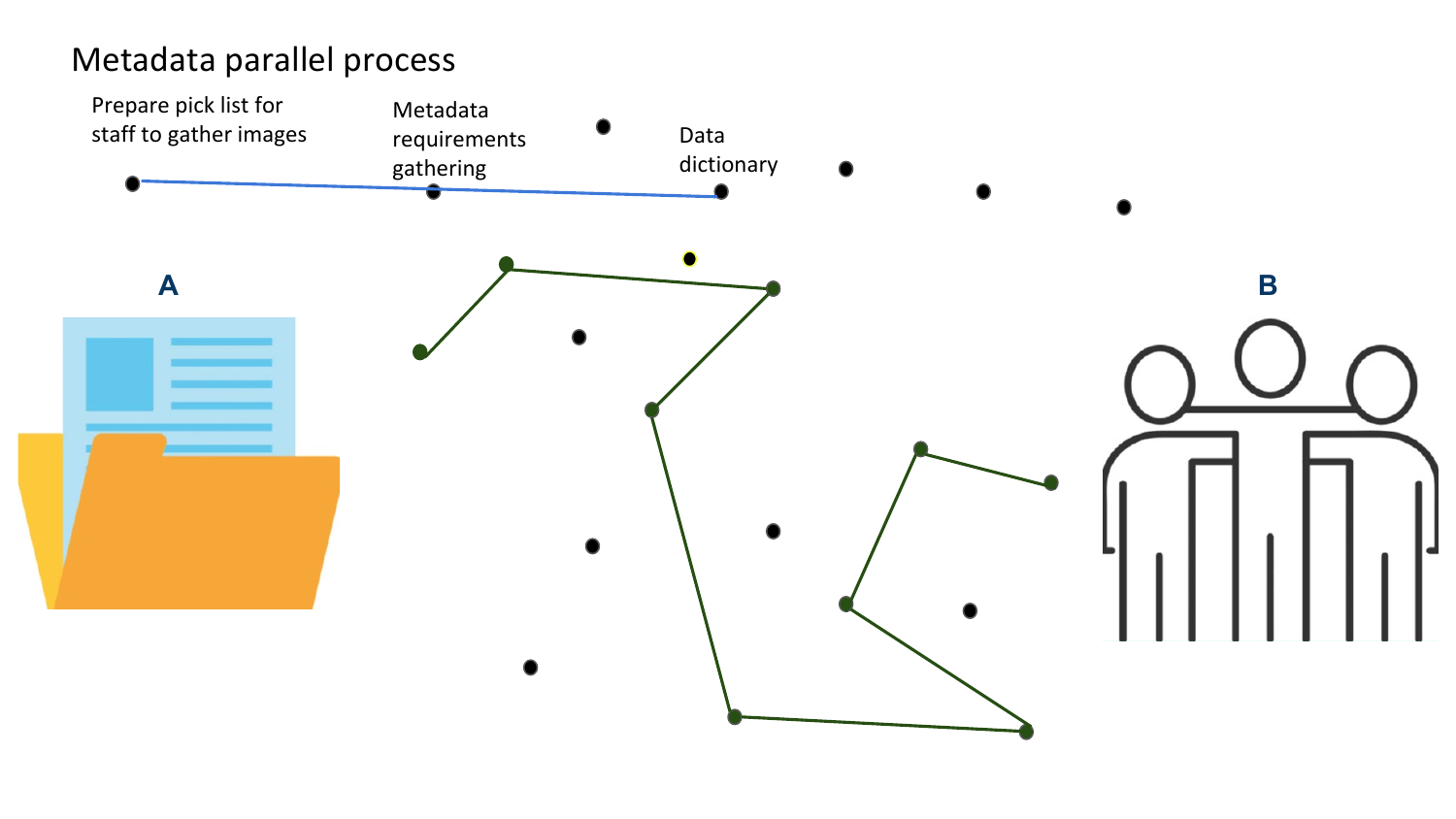

#### Metadata parallel process continued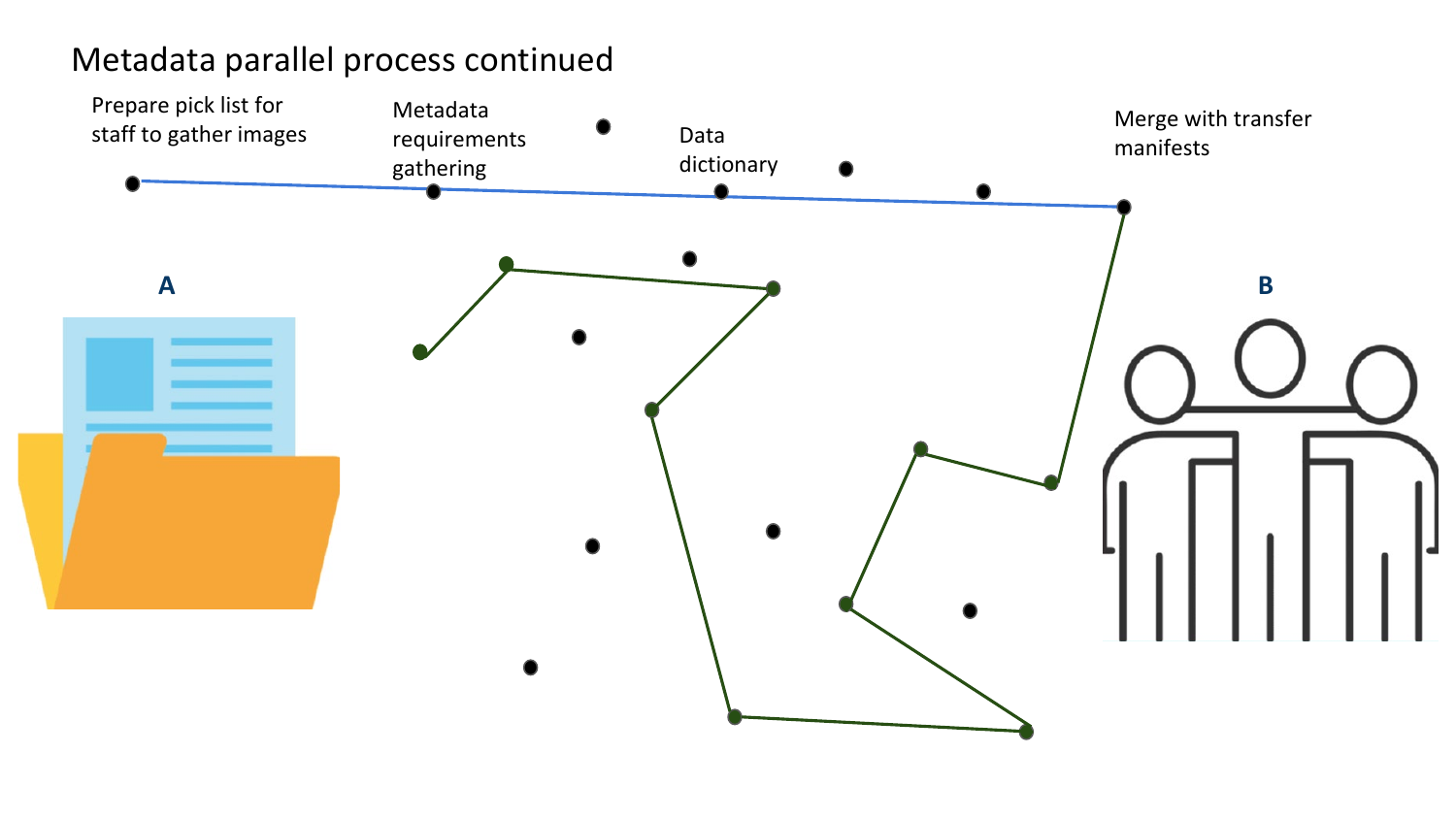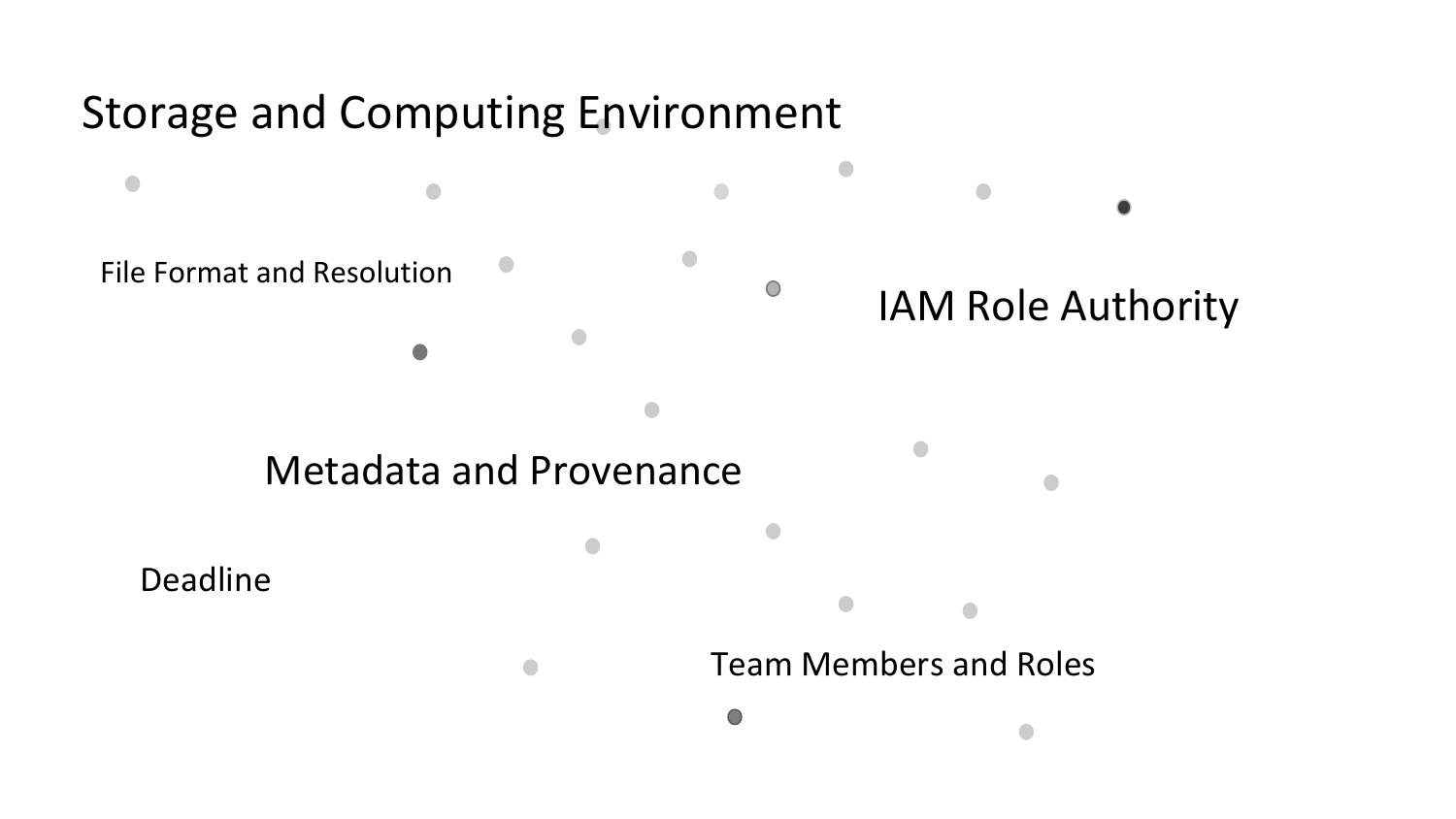